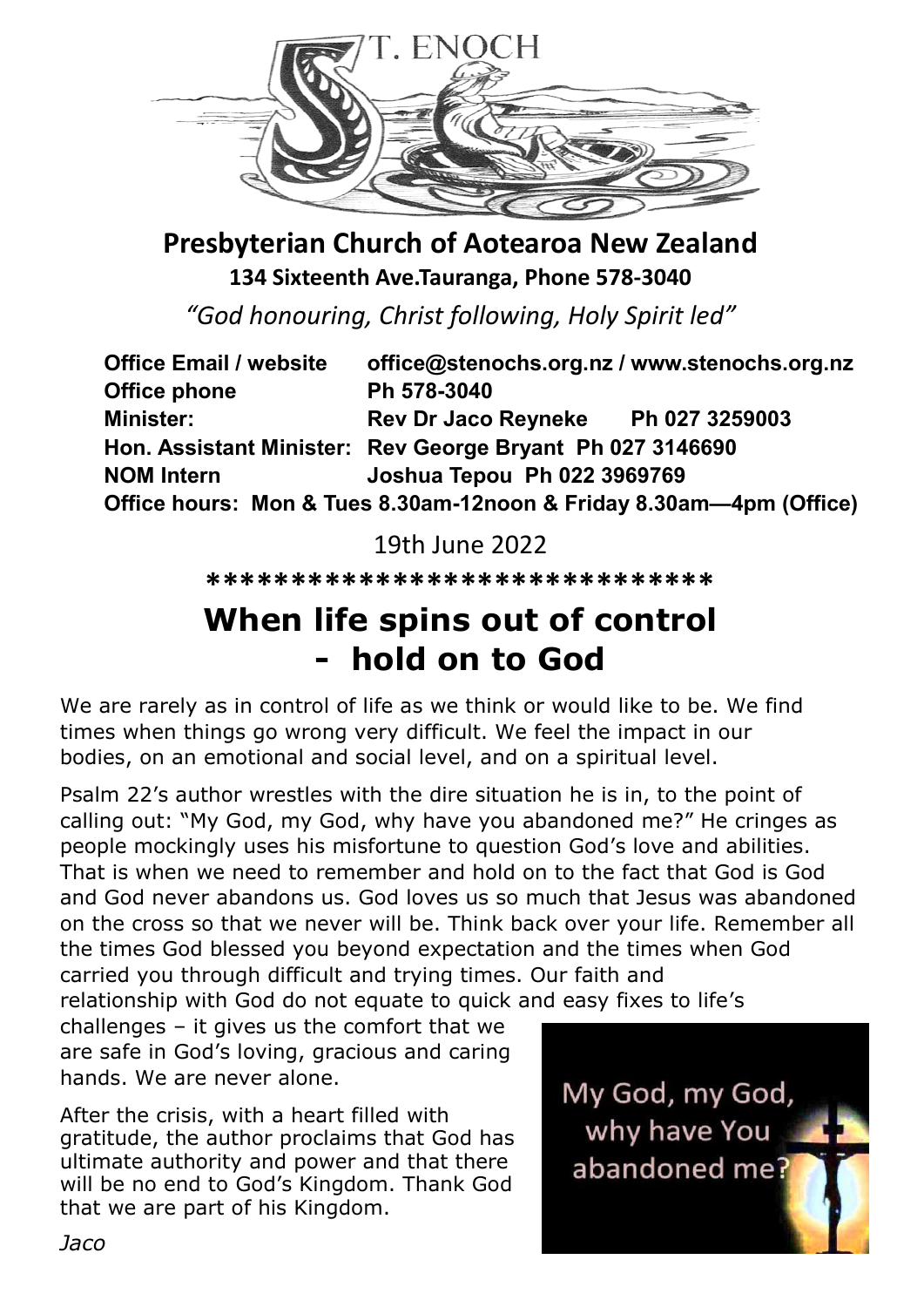### **ORDER OF SERVICE**

| Welcome                         |                                                       |
|---------------------------------|-------------------------------------------------------|
| <b>Bible brought in</b>         |                                                       |
| Call to Worship                 | <b>Galatians 3: 23-29</b>                             |
| Song                            | <b>Praise to the Lord</b>                             |
| Prayer                          |                                                       |
| Song                            | The Lord's my shepherd<br><b>How great is our God</b> |
| Reading                         | Psalm 22                                              |
| Message                         |                                                       |
| Song                            | Be still, my soul                                     |
| Prayer                          |                                                       |
| <b>Offering</b>                 | It is well                                            |
| Prayer                          |                                                       |
| <b>Notices and Celebrations</b> |                                                       |
| Song                            | <b>Still</b>                                          |
|                                 |                                                       |

*Benediction*

*Prayer available after Service at the front of the Church* **\*\*\*\*\*\*\*\*\*\*\*\*\*\*\*\*\*\*\*\*\*\*\*\*\*\*\*\*\*\*\*\*\*\*\*\*\*\*\*\*\*\*\***

### **Join us for refreshments in the lounge**

**Spiritual Growth Group:** On Wednesday 6 July at 13:00 we get together in the lounge to discuss the Lord's Prayer. Everybody is welcome to join in and use the opportunity to grow together with others.

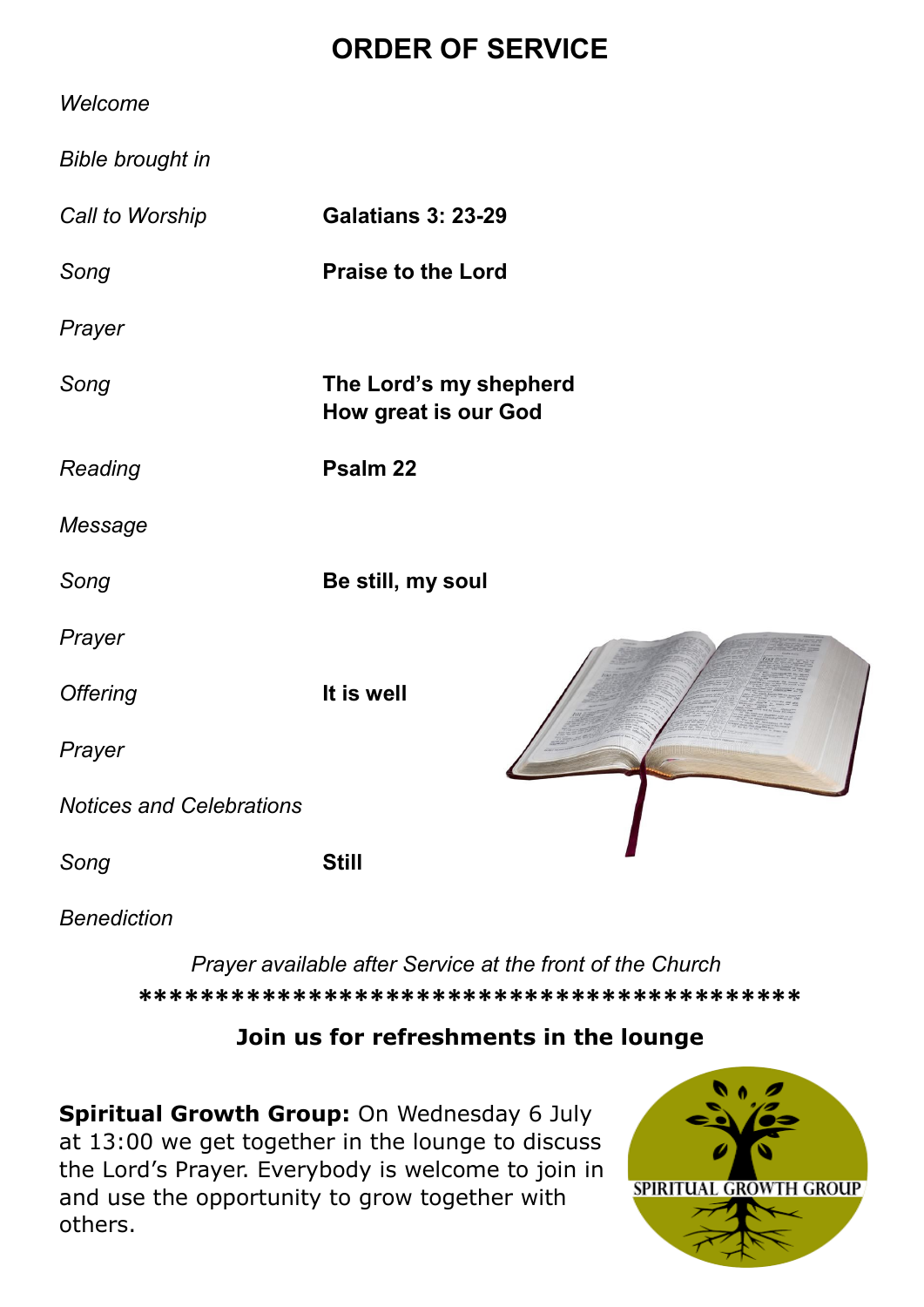Let's sensibly continue to do everything we can to prevent Covid infections. *Stay home if you are feeling unwell or may have had contact with a Covid-19 positive person. Wear a mask at least until you have taken your seat. Sanitise your hands*

**Home Groups:** Please consider prayerfully if you are able to host/lead a home group of sorts once a month and talk to Jaco about it. It does not need to be arduous or stressful for the host/leader, and it has the potential to make a big difference for those attending and for the Kingdom.

**Youth/Sunday School Midwinter Dinner** is being planned for 2 July at 18:00 in the hall. We hope all the families can come and enjoy a fun night.

**Under the Stars:** Our next volunteer days to prepare and serve food to the homeless and needy with this great trust are Thursday 21 July and 25 August. Please talk to Louise if you want to get involved.

**Readers' Group** Readers' Group meets on the last Wednesday of each month from 1.30pm - 3pm at a private home. Next meeting is Wednesday 29th June and will be at the home of Tricia Brown, 10 Golden Heights, Hairini (544 0317). Share a favourite Scripture verse or passage as well as what you are reading.

**Men's Coffee Group** invites you to join them on a Tuesday at 10:00 in the Mitre 10 Mega Columbus Café for a nice chat and some laughter. (Contact Rex: 027 284 2317)

**Ladies Coffee Group** Tuesday at 10:00. All ladies are welcome to join this lovely group at Columbus Café at Gate Pa. On the last Tuesday of each month the ladies will go to Broomtree Café (next to 11th Ave Petrol Station). Contact Cynthia for more information on 027 324 1027.

**S**t. **E**noch's **W**orking **W**omen (STEWW) home group meets every first Thursday of the month. Let Anel know if you want to join them for their meeting on 7 July: 021 268 3064

**Have-a-Go** is an opportunity to bring your craft along to the lounge on a Wednesday morning from 09:30, have a chat and a few laughs and a lovely morning tea.